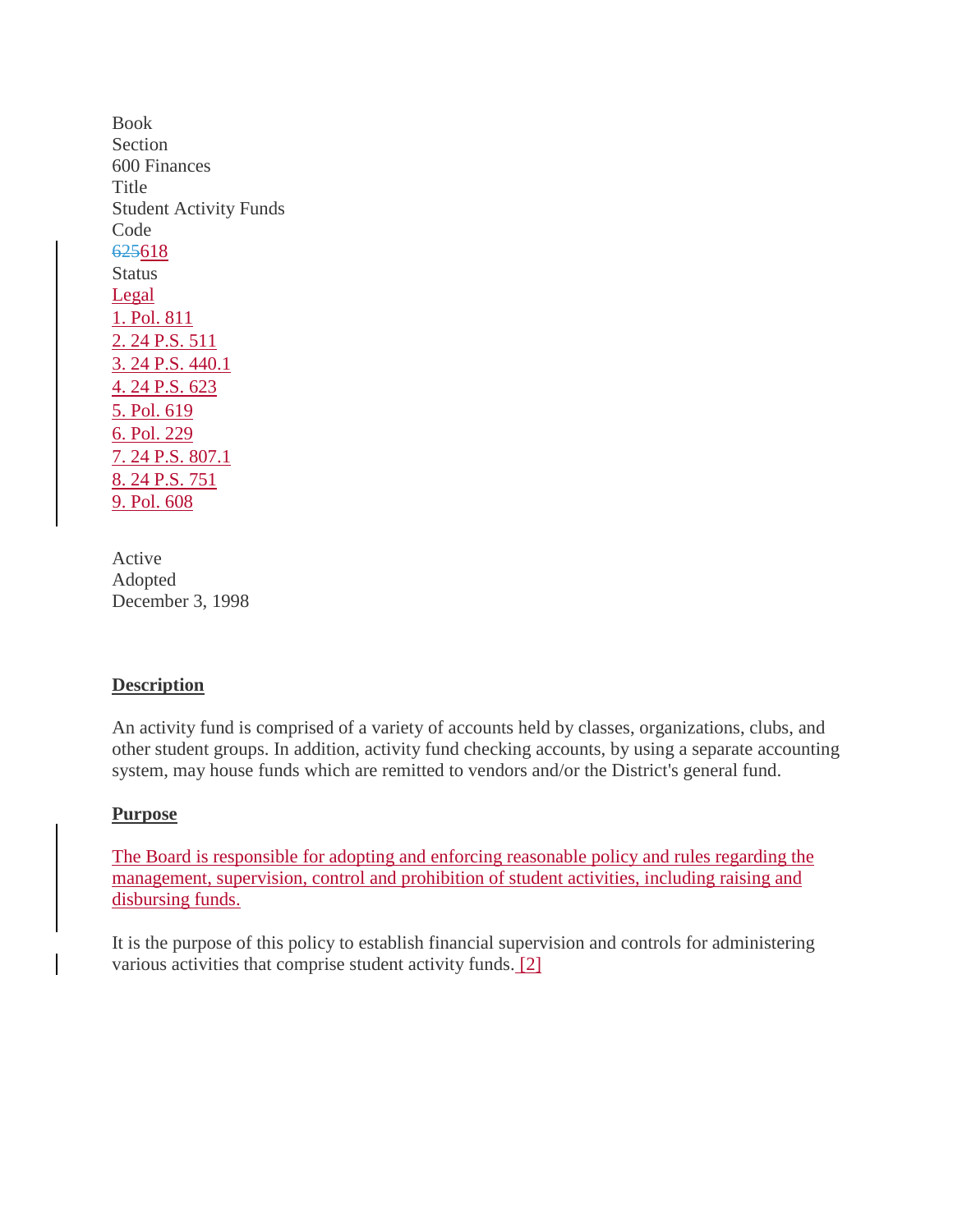#### Basic Assumption

Student activity funds are to be used only to promote the general welfare, education, and morale of all the students to finance programs of non-curricular school activities augmenting, but not replacing, the activities provided by the District.

#### **Definition**

For purposes of this policy, student activity funds (often referred to as central treasury at the high schools) shall include the funds of administratively approved student groups. Student groups shall be reviewed and approved annually by building administration. Student activity funds shall be raised by students and expended for purposes related to the activity, with student participation in the decision making process regarding these areas.

## **Authority**

Student activity funds are not part of District funds, but the Board in accordance with this policy therefore must approve the establishment of student activity accounts. The Board adopts this policy to ensure proper supervision of student activity funds under the District's responsibility[.\[2\]](http://www.legis.state.pa.us/cfdocs/legis/LI/uconsCheck.cfm?txtType=HTM&yr=1949&sessInd=0&smthLwInd=0&act=14&chpt=5&sctn=11&subsctn=0)

#### **Delegation of Responsibility**

The Superintendent or designee is responsible for developing and implementing administrative procedures governing student activity funds.

The Director of Business Affairs shall supervise the maintenance of a proper accounting system for the student activity fund in each school building in the District.

The building administration is responsible for working with students and faculty advisors, implementing policies and procedures, and maintaining fiscal records. The faculty advisor shall serve as the custodian of the funds and disbursement requests.<sup>[1]</sup>

Activity advisors are responsible for working with students in assigned activities and ensuring compliance with policy and procedures by the student organization.

The organization's treasurer and faculty advisor are responsible for maintaining records of all funds collected and disbursed and submitting required reports to the Board.

## General Principles

Disbursements shall be made by check via the central treasury account(s). When it is necessary to make a cash purchase, those purchases/payments shall be made through the regular school petty cash account with reimbursement made in a check from the activity account to the petty cash account, upon receipt of the cash sales receipt or receipt of cash payment.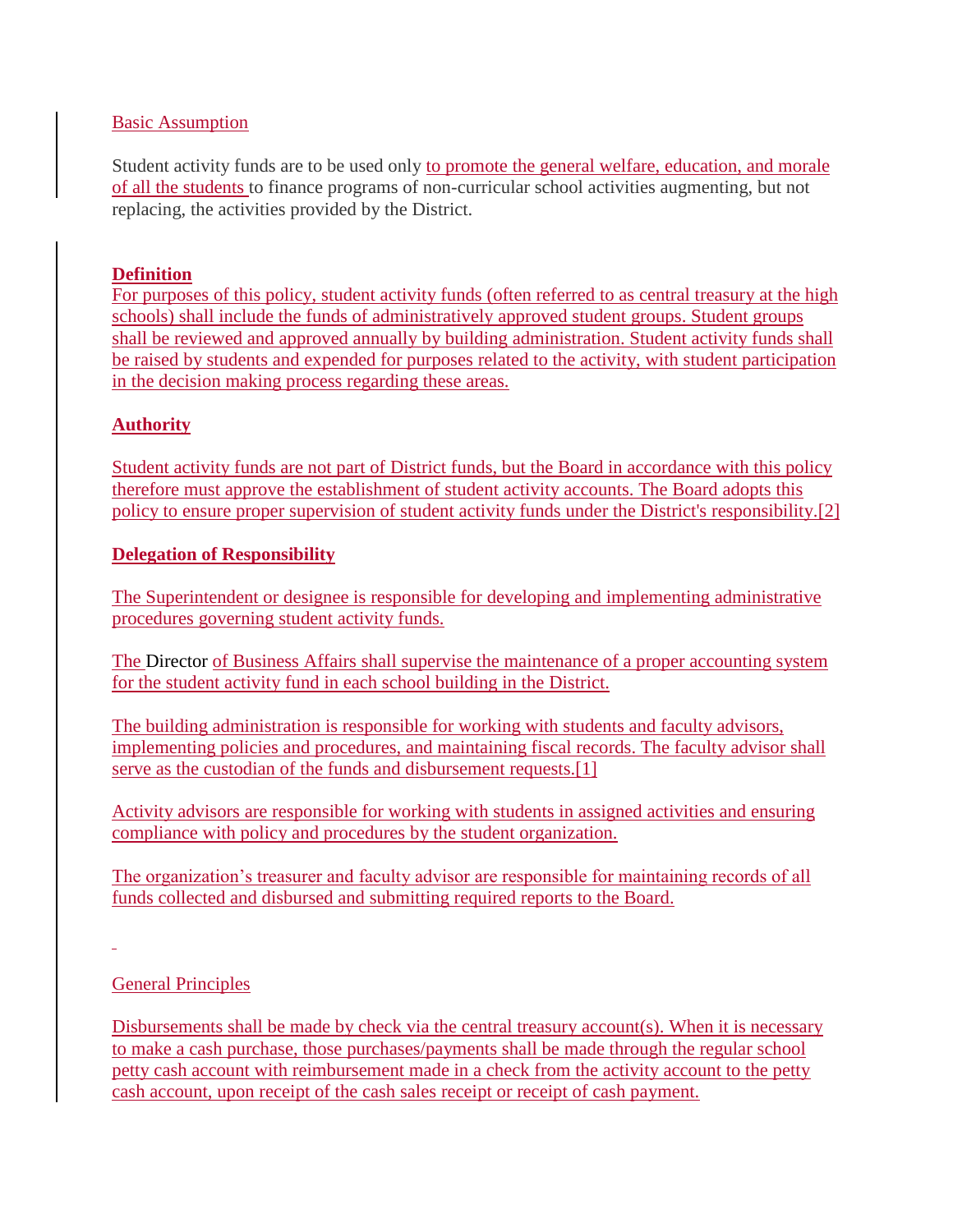Student groups may obligate themselves by contract for materials, equipment, or services with the approval of the group advisor and principal, provided that legal requirements for bidding and district purchasing policies have been followed. Contracts presented by vendors such as musical groups, photographers, yearbook publishers, choreographers, musical directors, Business Managers, fundraising suppliers, etc. shall be reviewed by the Director of Business Affairs and/or the school district solicitor.

All funds raised through student activities must be deposited in a student activities account. The only exception to this rule shall be that receipts for athletic events to which admission is charged will be deposited in the athletic fund.

Student activity funds are to be used to finance a program of non-curricular school activities augmenting, but not replacing the activities provided by the District. These activity funds shall not be used to circumvent Board and/or administrative decisions made for the District or purchasing procedures and policies established for the District.

Student activity funds shall be expended for the purposes the monies were raised and so as to benefit the student body as a whole. The building administration may determine exceptions to this after consultation with the Superintendent or designee.

Student participation is an important factor in the democratic management of money raised by the student body and expended for its benefit. An authorized student representative of the respective student organization shall approve each expenditure.

# **Guidelines**

Each student activity covered by this policy must be recognized by the student organization before funds can be collected or disbursed in the name of the student group. Further, all student activities shall be on a self-sustaining basis, except that the Board may, within its discretion, approve District sponsorship of any school activity.

As soon as practical, funds of any student body organization must be deposited or invested in banks whose accounts are insured by FDIC or investment certificates or withdrawable shares in state-chartered savings and loan associations doing business in-state and insured by FDIC or FSLIC[.\[3\]\[4\]](http://www.legis.state.pa.us/cfdocs/legis/LI/uconsCheck.cfm?txtType=HTM&yr=1949&sessInd=0&smthLwInd=0&act=14&chpt=4&sctn=40&subsctn=1)

Interest accumulated on the student activity fund shall be apportioned among and credited to the separate student activity accounts, based upon the relative deposit balances in each student activity account.

All funds collected by student organizations shall be deposited in a student activities fund account in a bank designated by the Board.

No school-sponsored student organization is permitted to establish an account separate from the student activities fund account.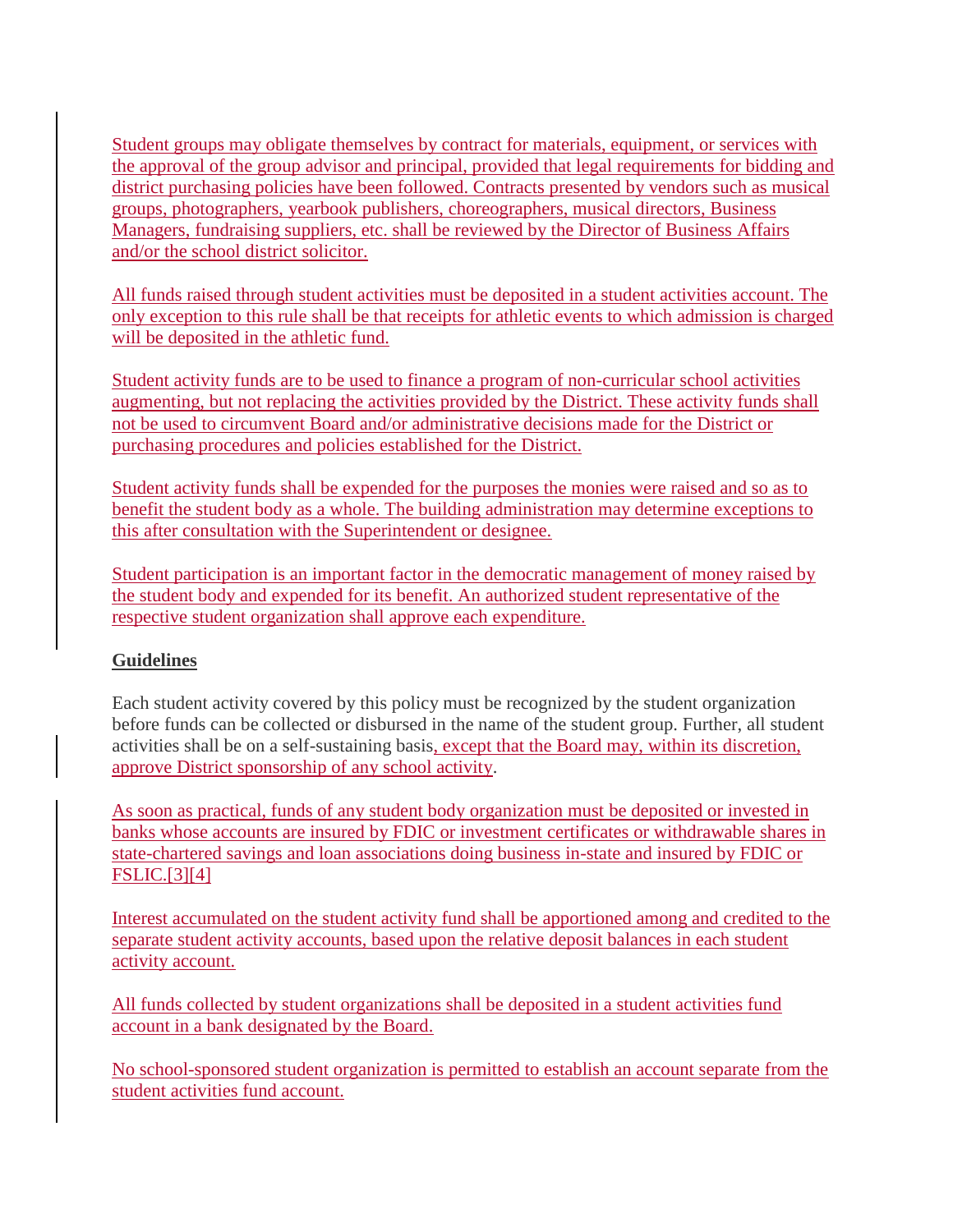Records shall be maintained of the receipt and disbursement of all funds in designated student activity accounts, according to the bylaws of the activity involved[.\[2\]](http://www.legis.state.pa.us/cfdocs/legis/LI/uconsCheck.cfm?txtType=HTM&yr=1949&sessInd=0&smthLwInd=0&act=14&chpt=5&sctn=11&subsctn=0)

Students shall be involved in the planning for the expenditure of activity funds; however, the building **principal** administration shall have general supervision over the organizations in their respective buildings and must approve in advance all activities sponsored by each organization.

Disbursements from such funds shall be made only by check upon the request of the authorized advisor and an authorized student representative of the student organization, and the approval of the fund custodian. Disbursements shall be supported by invoices or verified documentation.

An audit of all District activity funds will be conducted annually. [5]

All purchases of materials or supplies by any organization, club, society or group, or by any school or class shall be made by the purchaser in accordance with the requirements of law[.\[2\]\[7\]](http://www.legis.state.pa.us/cfdocs/legis/LI/uconsCheck.cfm?txtType=HTM&yr=1949&sessInd=0&smthLwInd=0&act=14&chpt=5&sctn=11&subsctn=0)

All funds accumulated in the name of a specific activity must be reconciled annually, and any residual funds shall revert to the same group for the following school year[.\[2\]](http://www.legis.state.pa.us/cfdocs/legis/LI/uconsCheck.cfm?txtType=HTM&yr=1949&sessInd=0&smthLwInd=0&act=14&chpt=5&sctn=11&subsctn=0)

During the school year, a financial report of the condition of each student activity fund shall be submitted to the Director of Business Affairs monthly, with monthly school year reports to the Board of School Directors for high school central treasury accounts. These reports should reflect the financial condition of the student activity fund and proof of reconciliation of the bank accounts. Additional reports may be required as conditions require or as requested by the Superintendent or designee[.\[2\]](http://www.legis.state.pa.us/cfdocs/legis/LI/uconsCheck.cfm?txtType=HTM&yr=1949&sessInd=0&smthLwInd=0&act=14&chpt=5&sctn=11&subsctn=0)

Monies collected by District employees and student representatives shall be handled with prudent business procedures.

In no case shall monies be left overnight in schools, except in safes provided for safekeeping of valuables, and even then no more than a few dollars should be so kept.

Funds of any student body organization may be deposited or invested in:

- 1. Banks where accounts are insured by FDIC.
- 2. Investment certificates insured by FDIC.

## **Responsibility**

The Superintendent or designee is directed to develop such administrative regulations as required to carry out the intent of this policy.

# **Administrative**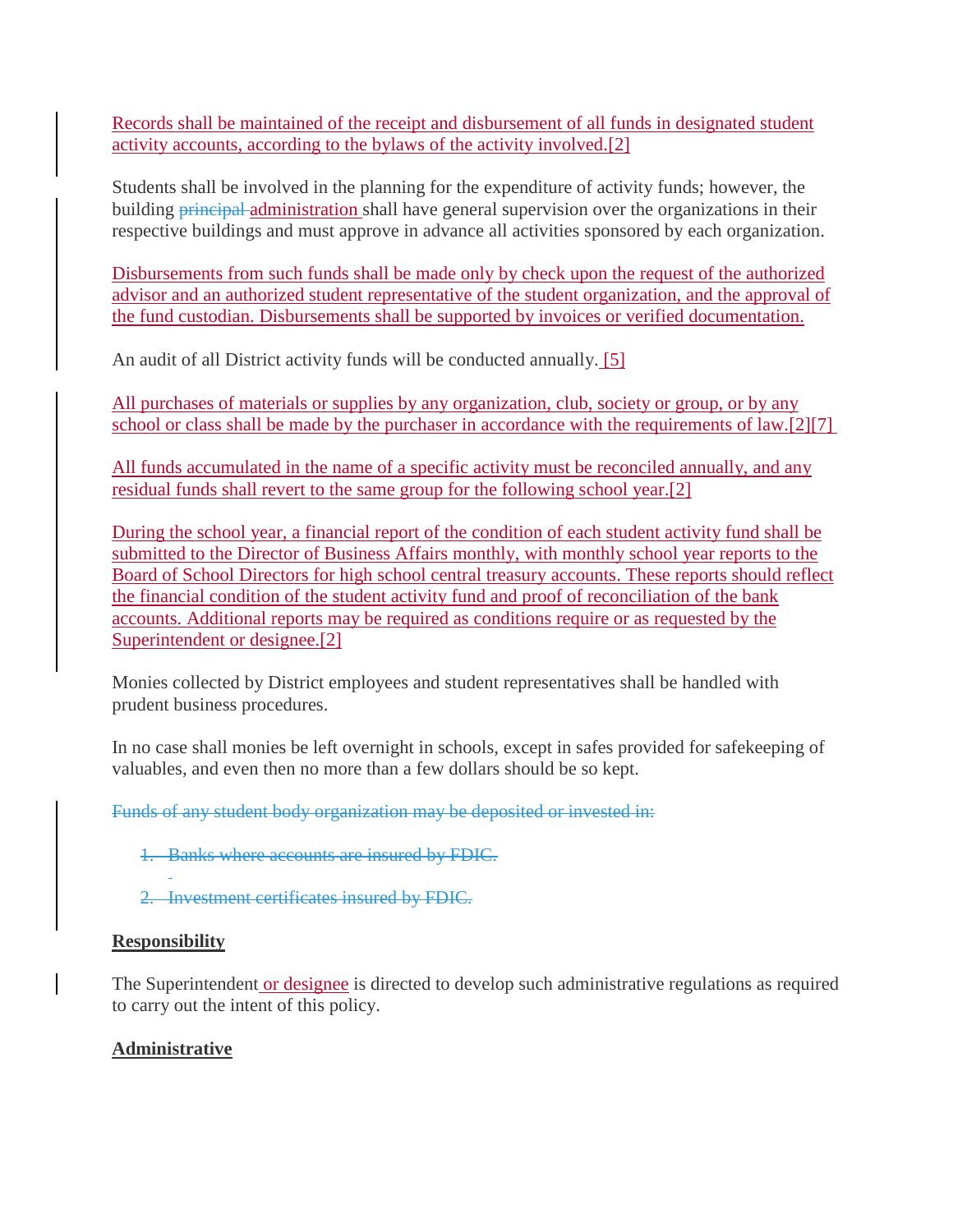- 1. In order to ensure the accountability of funds raised, expended, and held by organizations and classes under the student activity program, a student activity fund shall be established and shall operate under regulations which accord with the Pennsylvania School Code of 1949, as amended Section 511. [2]
- 2. Each student activity account will designate a building level custodian of its funds.
- 3. The fund custodian's duties shall include:
	- a. Maintaining an accounting system using approved deposit and withdrawal forms to account separately for each organization's fund.
	- b. Issuing checks for approved expenditures. All checks must be accompanied by invoices or other proof of purchases or expenditures. The custodian will issue a check only when a student activity Check RequestionRequisition/Disbursement Voucher is prepared and signed by representatives responsible for the financial affairs of a particular club or activity.
	- c. With the exception of the two (2) high schools, which must submit Submitting monthly financial statements, all other student activity accounts must submit quarterly financial statements to the Board of School Directors of Business Affairs or designee. The calendar quarters are as follows:

| <b>Ouarter</b>                 | <b>Submission to Board</b>        |
|--------------------------------|-----------------------------------|
| January, February, March       | <b>April</b>                      |
| April, May, June               | $Ju$ <sup><math>\psi</math></sup> |
| <b>July, August, September</b> | <b>October</b>                    |
| October, November, December    | <b>January</b>                    |

- 4. The treasurer of each class or organization shall report the account balance to the student membership at regular meetings.
- 5. Interest income earned on student activity funds shall be prorated on an equitable basis into the individual accounts concerned. Interest earned is to be used only for student related activities.
- 6. At the final official meeting of a student organization about to disband, the student membership shall determine, by a simple majority vote, the disbursement of any fund balance of the organization. A letter to the fund custodian, under the signatures of two (2) student officials of the organization, shall authorize the irrevocable distribution of the fund balance for a school improvement project and/or for rollover to the Student Council.